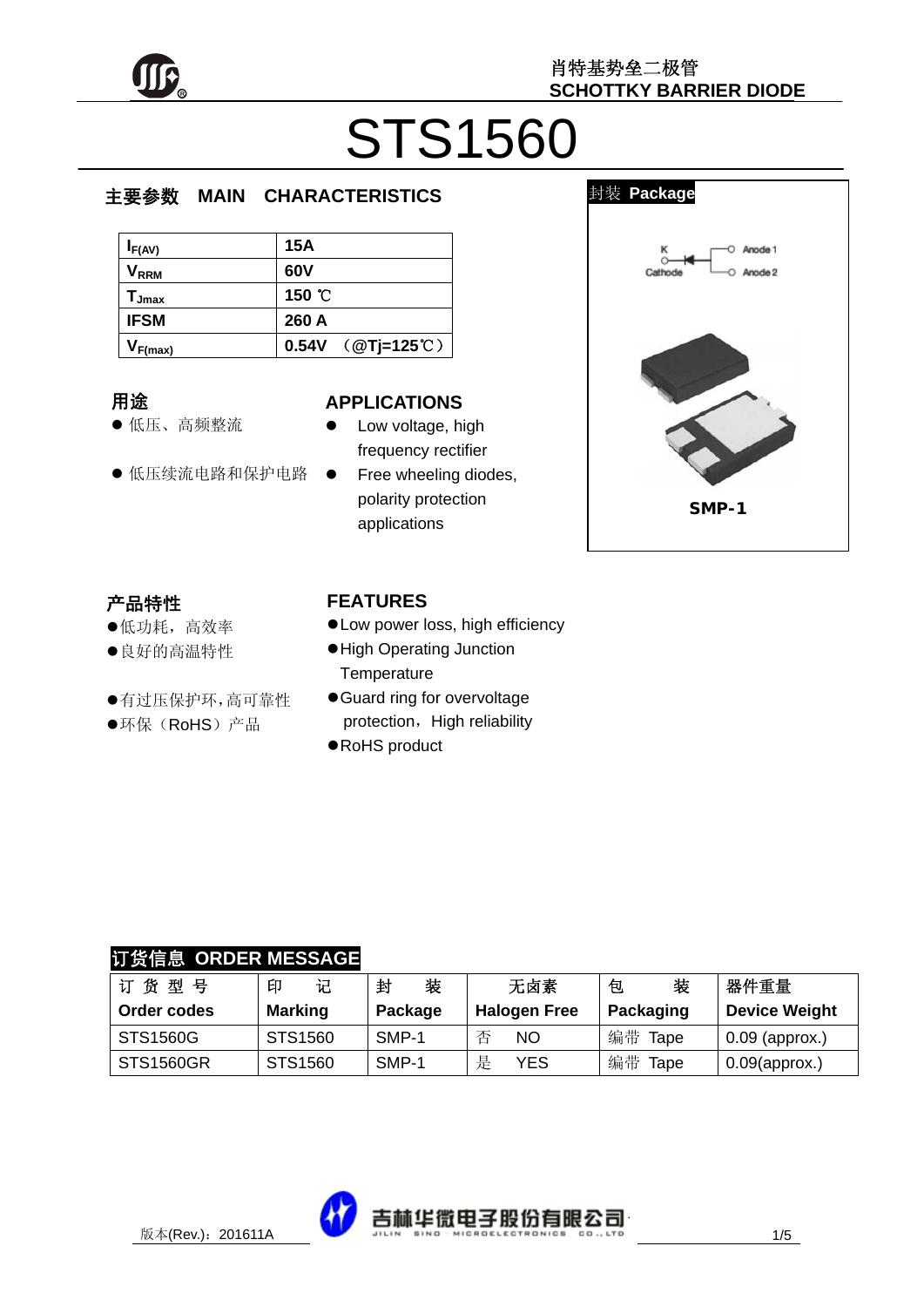

| <b>地刈取入视</b> 但<br><b>ADOULU I E RATINGO</b> (IC=20 U) |                         |              |             |  |
|-------------------------------------------------------|-------------------------|--------------|-------------|--|
| 目<br>项                                                | 븅<br>符                  | 数<br>值       | 单<br>位      |  |
| <b>Parameter</b>                                      | <b>Symbol</b>           | <b>Value</b> | <b>Unit</b> |  |
| 最大反向重复峰值电压                                            |                         |              |             |  |
| Repetitive peak reverse voltage                       | <b>V</b> <sub>RRM</sub> | 60           | V           |  |
| 最大直流阻断电压                                              |                         | 60           | V           |  |
| Maximum DC blocking voltage                           | $V_{DC}$                |              |             |  |
| 正向平均整流电流T <sub>C</sub> =100℃                          | $I_{F(AV)}$             | 15           | A           |  |
| <b>Average Rectified Forward Current</b>              |                         |              |             |  |
| 正向峰值浪涌电流                                              |                         |              |             |  |
| Surge non repetitive forward current                  | <b>I</b> <sub>FSM</sub> | 260          | A           |  |
| (额定负载 10ms 半正弦波)                                      |                         |              |             |  |
| 10 ms single half-sine-wave                           |                         |              |             |  |
| 最高结温                                                  |                         |              | °C          |  |
| Maximum junction temperature                          | $T_{\rm j}$             | 150          |             |  |
| 工作结温和储存温度范围                                           | $T_{Jmax}/T_{STG}$      |              | °C          |  |
| Storage temperature range                             |                         | $-55 - +150$ |             |  |

### **绝对是土额空值 ABSOLUTE RATINGS (Tc=25℃)**

### 电特性 **ELECTRICAL CHARACTERISTICS**

| 项<br>目           | 测试条件                    |                 | 典型值        | 最大值        | 单位          |
|------------------|-------------------------|-----------------|------------|------------|-------------|
| <b>Parameter</b> | <b>Tests conditions</b> |                 | Value(typ) | Value(max) | <b>Unit</b> |
|                  | Ti = $25^{\circ}$ C     | $V_R = V_{RRM}$ | 0.08       | 0.15       |             |
| $I_R$            | Tj =125 $°C$            | $V_R = V_{RRM}$ | 2          | 10         | mA          |
| $V_F$            | Ti = $25^{\circ}$ C     | $I_F=10A$       | 0.49       |            |             |
|                  | Ti = $25^{\circ}$ C     | $I_F=15A$       | 0.56       | 0.58       | V           |
|                  | Tj =125 $°C$            | $I_F=10A$       | 0.47       |            |             |
|                  | Ti = $125^\circ$ C      | $I_F = 15A$     | 0.51       | 0.54       |             |

#### 热特性 **THERMAL CHARACTERISTICS**

| 项<br>目                  |       | 号<br>符        | 最小值        | 最大值        | 单<br>位         |
|-------------------------|-------|---------------|------------|------------|----------------|
| <b>Parameter</b>        |       | <b>Symbol</b> | Value(min) | Value(max) | <b>Unit</b>    |
| 结到管壳的热阻                 |       |               |            |            |                |
| Thermal resistance from |       | $Rth(i-c)$    |            | 35         |                |
| junction to case        | SMP-1 |               |            |            | $^{\circ}$ C/W |
| 结到环境的热阻                 |       |               |            |            |                |
| Thermal resistance from |       | $Rth(i-a)$    |            | 200        |                |
| junction to ambient     |       |               |            |            |                |

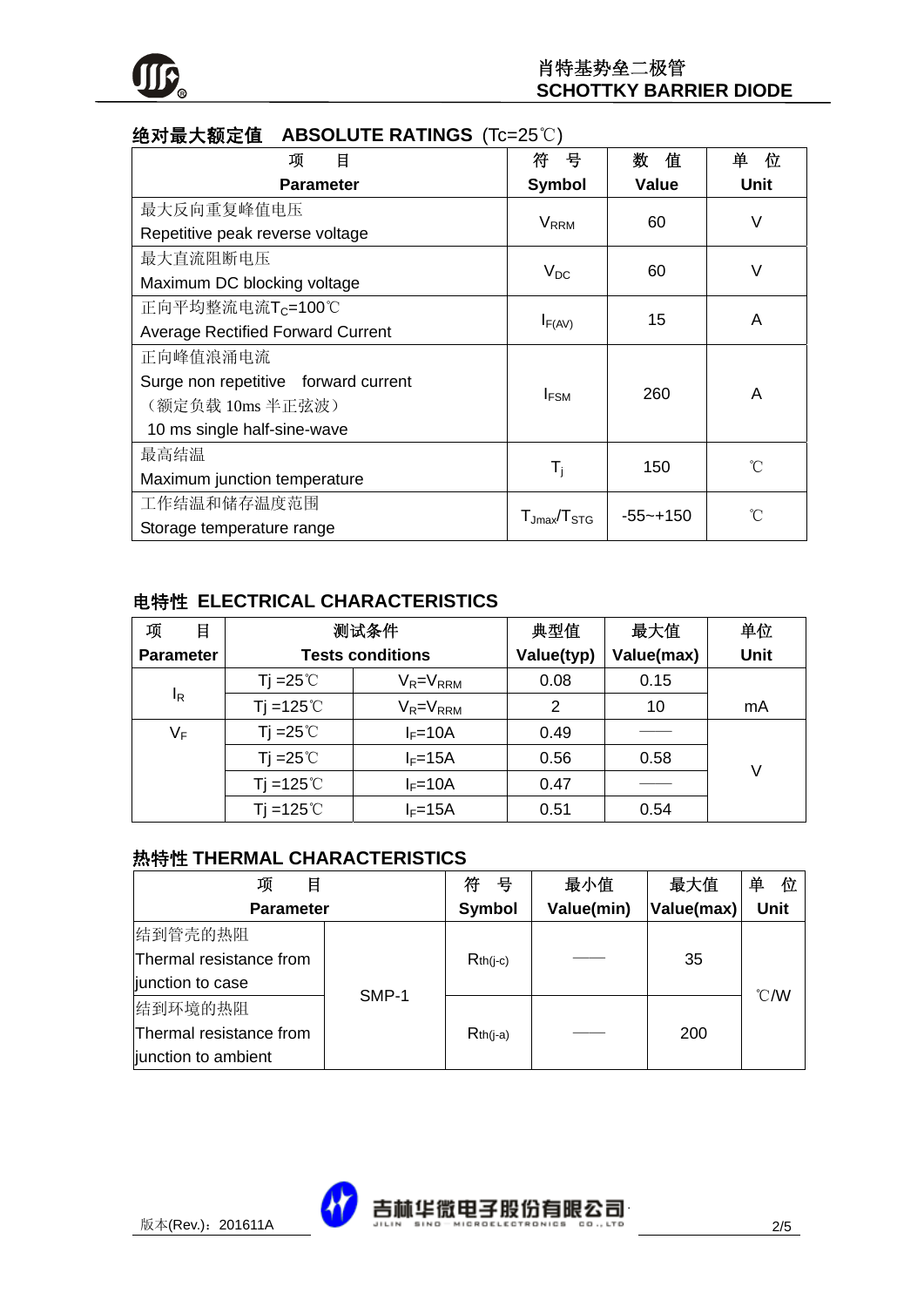

#### 特征曲线 **ELECTRICAL CHARACTERISTICS (curves)**



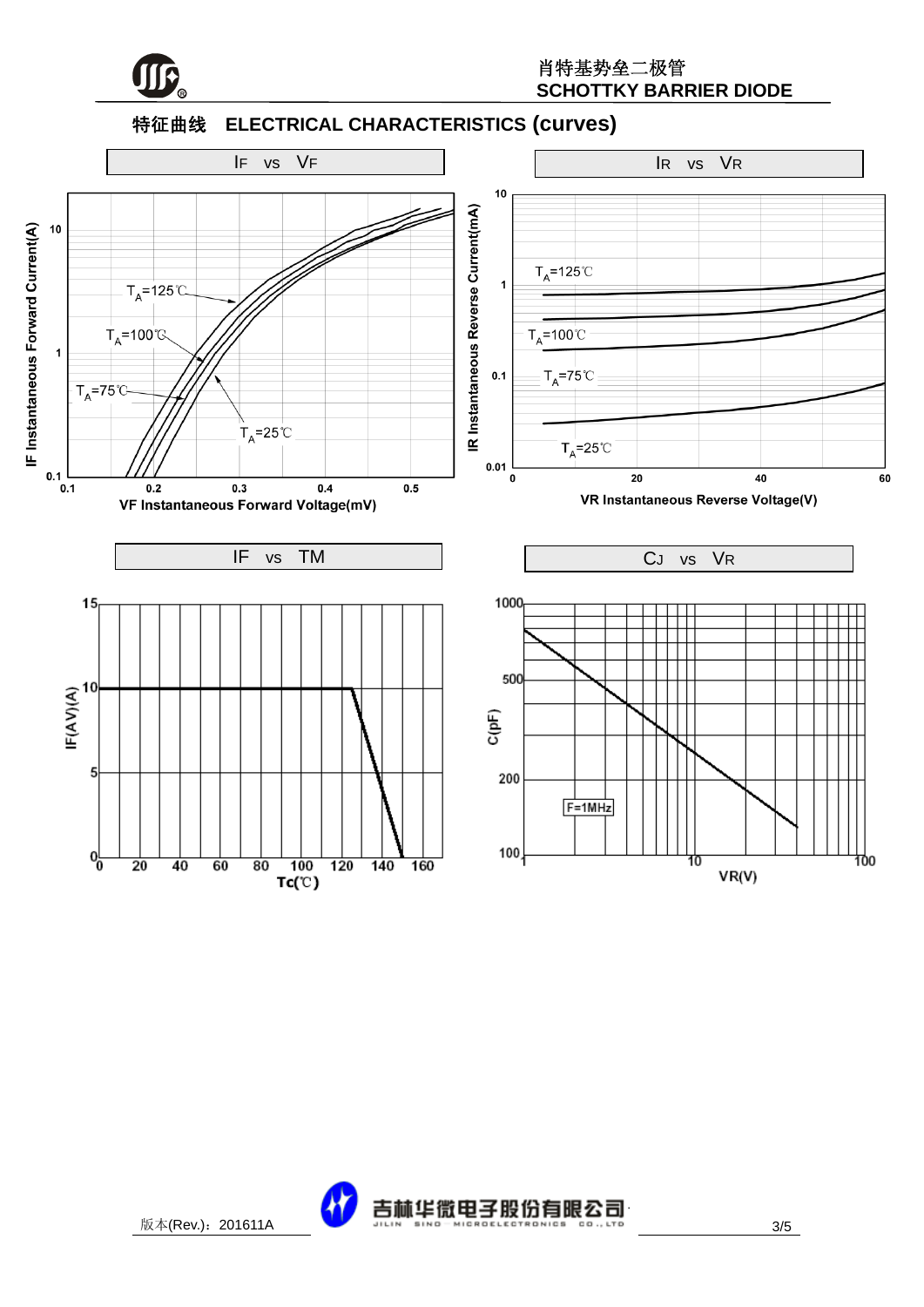



| 符号<br>Symbol | Min  | Max  |
|--------------|------|------|
| A            | 1.00 | 1.20 |
| b1           | 1.60 | 2.00 |
| b2           | 0.70 | 1.10 |
| с            | 0.10 | 0.20 |
| D            | 3.70 | 4.30 |
| D1           | 2.80 | 3.30 |
| E            | 6.30 | 6.70 |
| E1           | 5.20 | 5.60 |
| E2           | 3.05 | 3.85 |
| е            | 1.60 | 2.00 |
| L            | 0.30 | 0.80 |
| L1           | 0.30 | 0.80 |